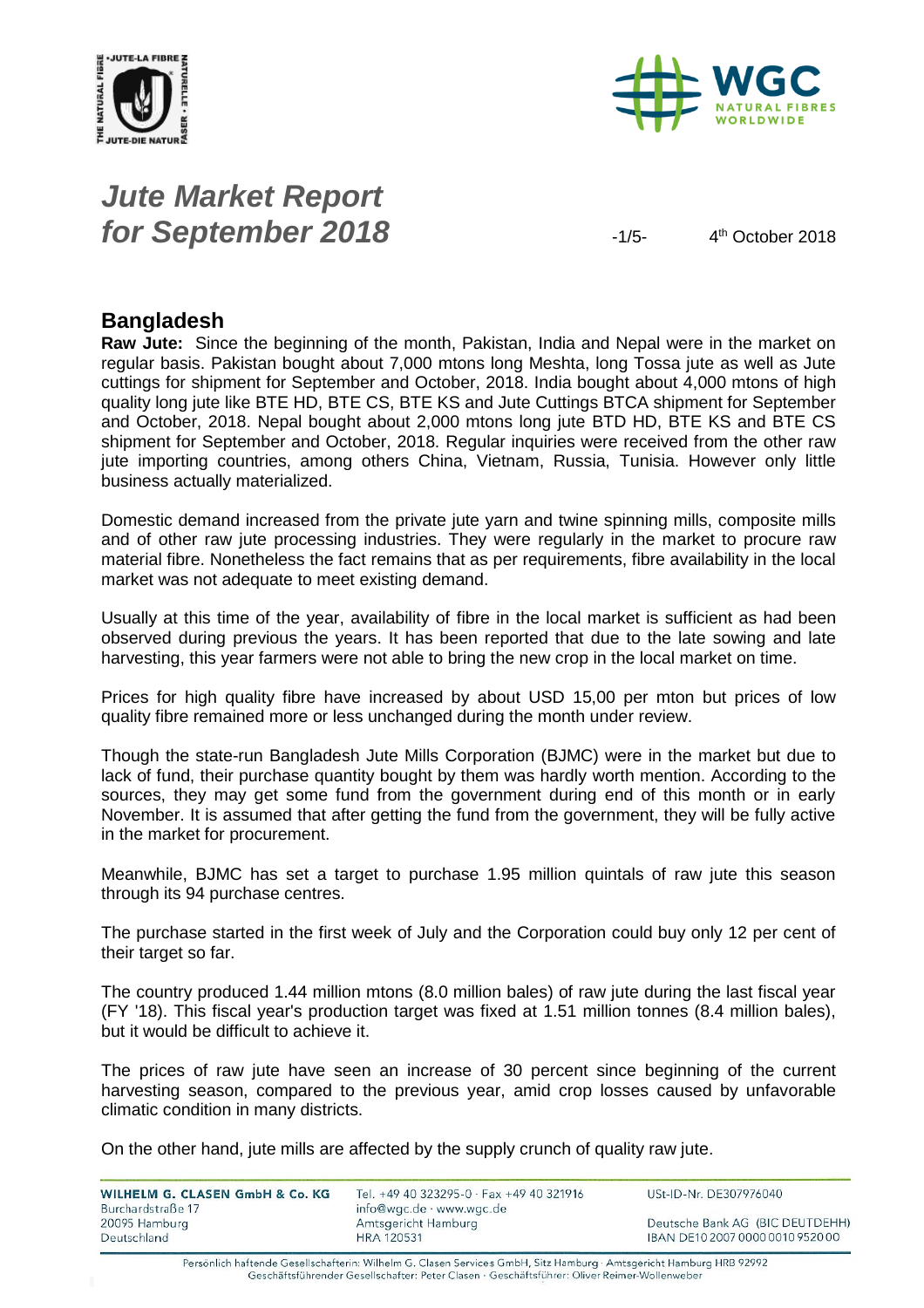



# *Jute Market Report for September 2018*  $\frac{2}{5}$

4<sup>th</sup> October 2018

According to the Department of Agriculture Extension (DAE) data, jute acreage has rather increased by 10 percent to 0.79 million hectares this year.

But untimely rain and river erosions during May-July period have damaged a sizeable amount of crops in Faridpur, Gopalganj, Shariatpur, Madaripur and Rajbari districts, farmers and jute millers said.

Raw jute export figures for the period of July 2018 were not yet published when this report goes to press.

Weather conditions during the month under review remained hot and humid with scattered rainfalls.

**Jute Yarn and Twine:** During the month under review it has been witnessed that export demand of jute yarn and twine from the major importing country picked up even from Turkey though it remains to be seen as gradual improvement of their currency. Export demand was generally sluggish from other major importing countries like Iran. On the other hand regular inquiries were received from India, China, Vietnam, Indonesia, Malaysia, Uzbekistan, Turkey and other Middle Eastern countries. African countries, Europe, and USA were active as well: However, business materializing was limited. Future demand is totally dependent on international demand. In that context the situation in Turkey needs to be watched very carefully.

Although the turkish currency has strengthened since last month in the wake of the Turkish Central Bank raising interest rates to 24 %, and the Lira has since strengthened from record low, it is still down 37 % against the US-Dollar since the start of this year with the cost of fuel and other imports soaring. The situation in Iran, another important jute yarn and twine importing country needs to be carefully watched, too, in view of US-sanctions to be imposed early November.

Demand from local market for jute yarns of both Hessian and Sacking Quality was sluggish. During the month under review export prices hovered around the level of the preceding month. This applying for both high and low quality of jute yarn/ twine.

It has not gone unnoticed that during the current year quite a number of jute yarn and twine spinning mills were compelled for financial reasons to close down their shutters.

**Jute Goods:** There was regular export demand for finished jute goods, both Hessians and Sackings, from African countries for (Binola and B-Twill), Europe, Australia, USA and from Middle East countries as well as China and Vietnam. India was also regularly in the market for importing unstitched cloth. Local demand for Hessians and Sackings was less than during the preceding month.

| WILHELM G. CLASEN GmbH & Co. KG<br>Burchardstraße 17 | Tel. +49 40 323295-0 · Fax +49 40 321916<br>info@wgc.de · www.wgc.de | USt-ID-Nr. DE307976040           |
|------------------------------------------------------|----------------------------------------------------------------------|----------------------------------|
| 20095 Hamburg                                        | Amtsgericht Hamburg                                                  | Deutsche Bank AG (BIC DEUTDEHH)  |
| Deutschland                                          | <b>HRA 120531</b>                                                    | IBAN DE10 2007 0000 0010 9520 00 |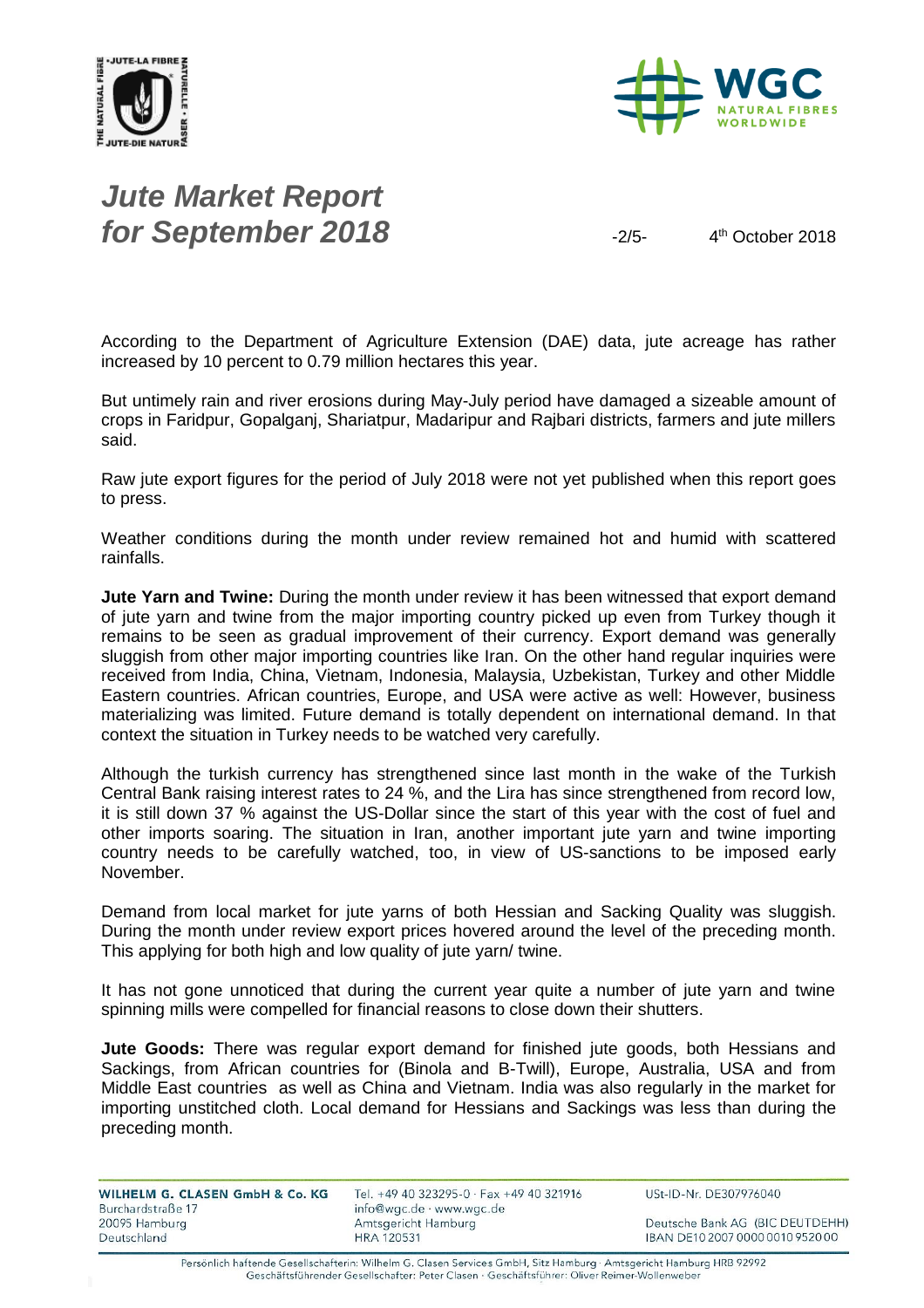



# *Jute Market Report for September 2018*  $\frac{3}{5}$

4<sup>th</sup> October 2018

Though regular inquiries for CBC were received from Europe, Australia and New Zealand, actual buying taking place was rather modest.

Local prices during September increased on the average approx.:

Hessians: 2 % Sackings: 5 % CBC: 2 %

A Memorandum of Understanding (MoU) was signed on Tuesday 2nd October 2018 between BJMC and Futamura Chemical Ltd., a UK-based company, to manufacture the "Sonali Bag" commercially. Sonali bags are biodegradable and environmentally-friendly polybags made of jute.

An article which appeared in The Daily Star on 3rd October 2018 may be of interest to the readers of this report and copy of said article "*Deal signed for commercial production"* is attached to this report (page 5).

The interbank exchange rate of the US Dollar against the Bangladesh Taka started to inch up during the last 2 days after remaining static for 3 months to BDT 83.75. Bangladesh Bank official said the US-Dollar started to strengthen during the last few days amid increase of imports. The Bangladesh Taka was one of the regional currencies that lost least value.

### **India**

**Raw Jute:** Prices at the end of the month under review were ruling at following level: TD-4 IRs 4.440,00 and TD-5 IRs 4.140,00 per 100 kg.

Crop 2017/2018: 7.43 mio bales. Crop 2018/19: estimated to be 6.2 mio bales.

With a carry-over of estimated 2.6 mio bales there will be no shortage of raw jute during the current crop year. The requirements of the Indian Jute Industry are adequately covered. The land area for sowings this year was 494.150 hectres compared with 653.740 hectres last year. Arrivals of raw jute of New Crop should be at a peak 200.000 kgs in mukams but no confirmed reports.

**Jute Yarn**: No export activities worth to mention during the month under review. It seems that the Indian jute industry is more and more relying on imports of Bangladesh jute yarn.

**Jute Goods:** Demand for Hessians both locally and for export was dull during the month under review and prices remained unchanged. Sackings ruled firm because of comfortable orders from Indian Government. The Government for September 2018 totalled 325.000 bales of B-Twills. No activity worth to mention in the case of Jute CBC.

| WILHELM G. CLASEN GmbH & Co. KG | Tel. +49 40 323295-0 · Fax +49 40 321916 | USt-ID-Nr. DE307976040           |
|---------------------------------|------------------------------------------|----------------------------------|
| Burchardstraße 17               | info@wgc.de · www.wgc.de                 |                                  |
| 20095 Hamburg                   | Amtsgericht Hamburg                      | Deutsche Bank AG (BIC DEUTDEHH)  |
| Deutschland                     | <b>HRA 120531</b>                        | IBAN DE10 2007 0000 0010 9520 00 |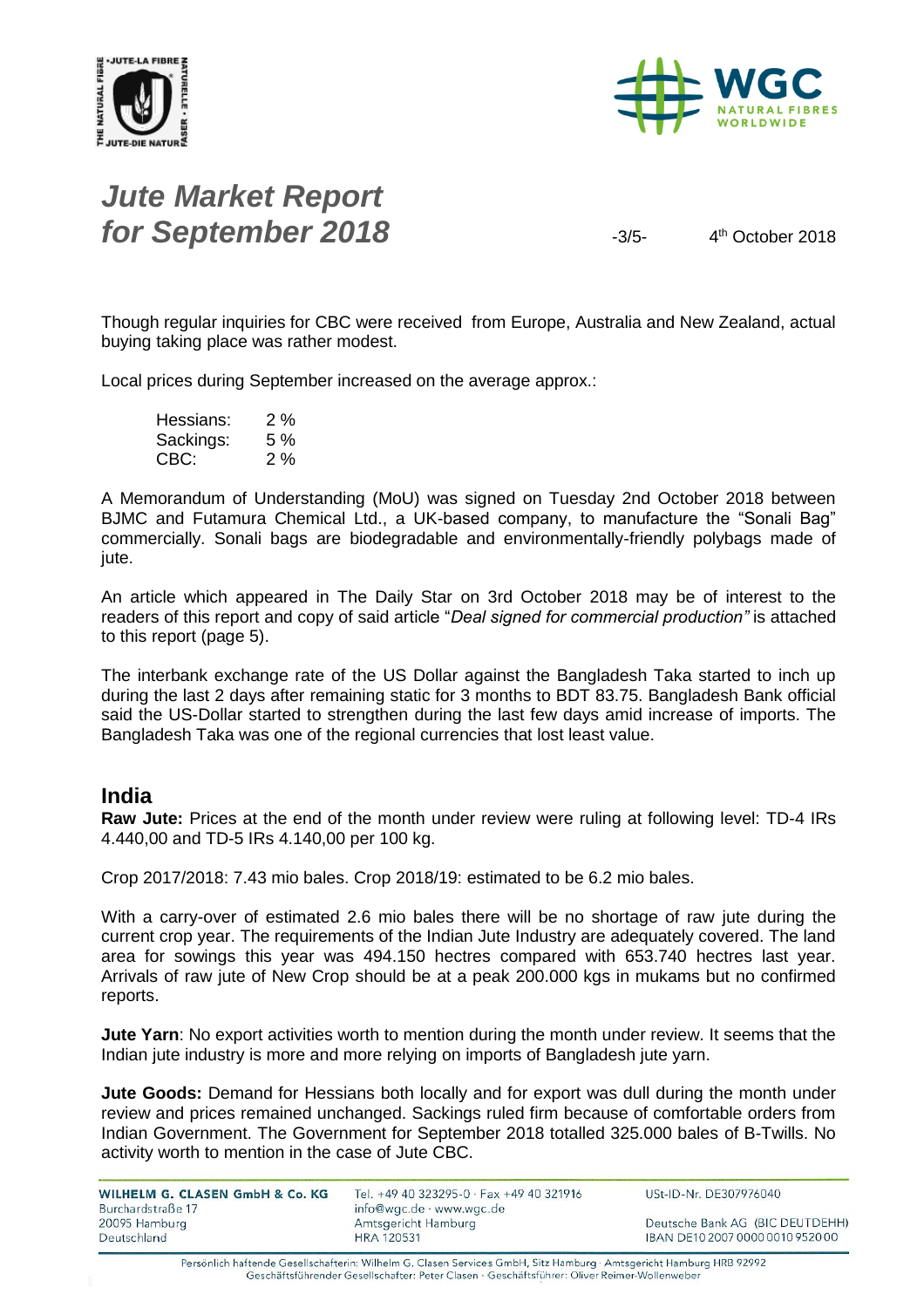



# *Jute Market Report for September 2018*  $4/5$ -4/5-

4<sup>th</sup> October 2018

Ms. Smriti Irani, the Indian textile minister stated on 30th September 2018 that jute mills would not be fully paid by the Centre against government orders, if they fail in making full payment to their labourers and farmers. The Indian textile minister informed that the Central Government has made a special arrangement and a decision was expected soon, to see that the industry gets the entire payment against the order from Government for B-Twill bags only after farmers and labourers were fully paid. She has also stressed upon the need of diversification of jute products.

The Indian Rupee continued to be under pressure and nears a record low with IRs 74,00 against one US-Dollar. The Indian Rupee has fallen sharply this year losing about 12 percent against the US-Dollar in part because of economic problems in countries such as Turkey and Argentina but also because of sluggish export and high imports have driven up the country's current account deficit.

Jute goods production of IJMA jute mills and jute mills reporting to IJMA during August 2018 amounted to 87.800 mtons of which 3.700 mtons were jute yarns/twines.

--ooooOOoooo—